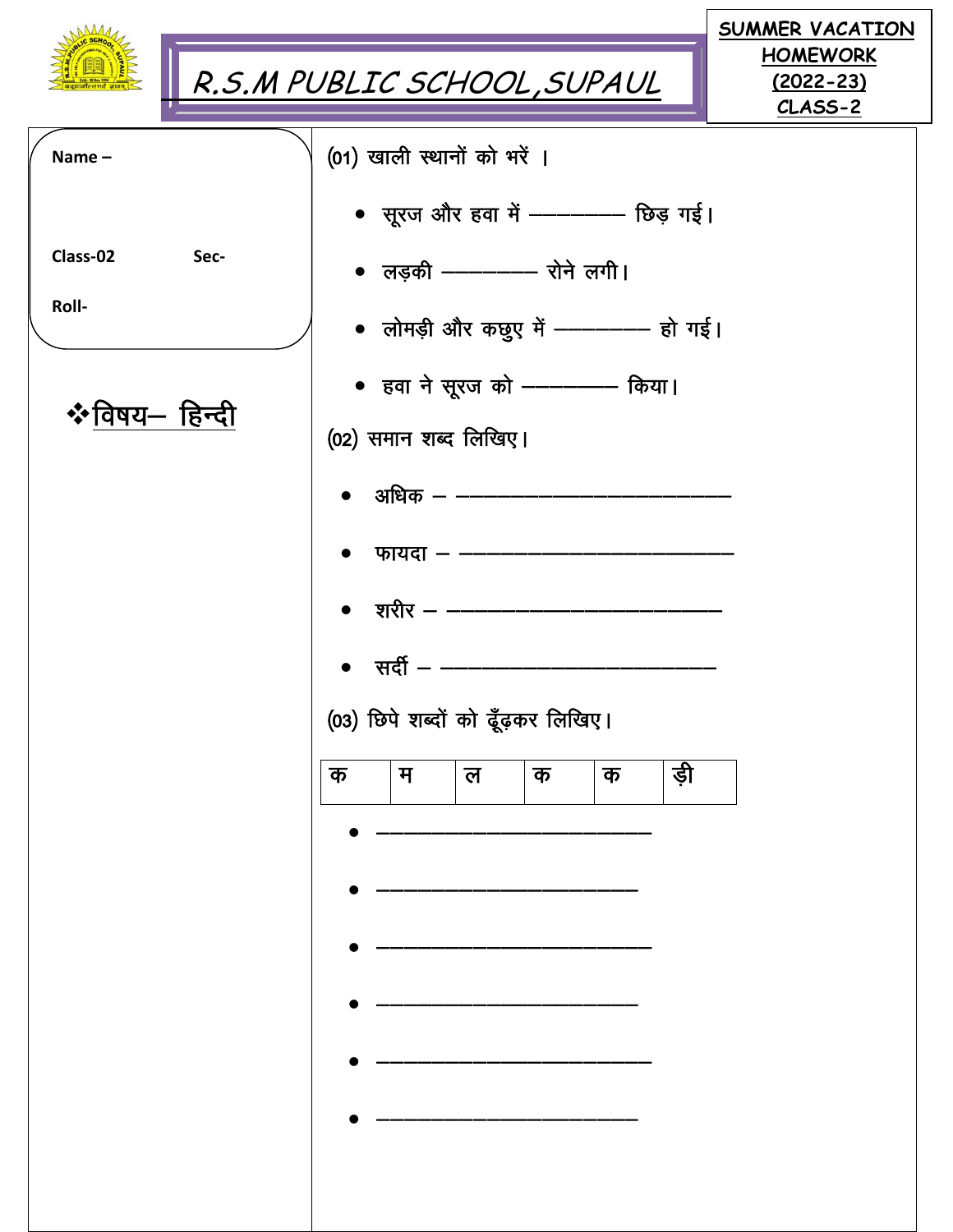| (04) निम्न प्रश्नों के उत्तर लिखिए ।                 |
|------------------------------------------------------|
| (i) सूरज ने अपनी ताप दिखाने के लिए क्या किया?        |
| उत्तर—                                               |
|                                                      |
|                                                      |
|                                                      |
| (ii) 'म्याऊँ-म्याऊँ' कविता में लड़की क्यों रोने लगी? |
| उत्तर—                                               |
|                                                      |
|                                                      |
| (iii) शेर के बच्चे ने पेड़ की डाल क्यों पकड़ी?       |
| उत्तर—                                               |
|                                                      |
|                                                      |
| (iv) तेंदुए ने क्या मूर्खता की ?                     |
| उत्तर—                                               |
|                                                      |
|                                                      |
|                                                      |
|                                                      |
|                                                      |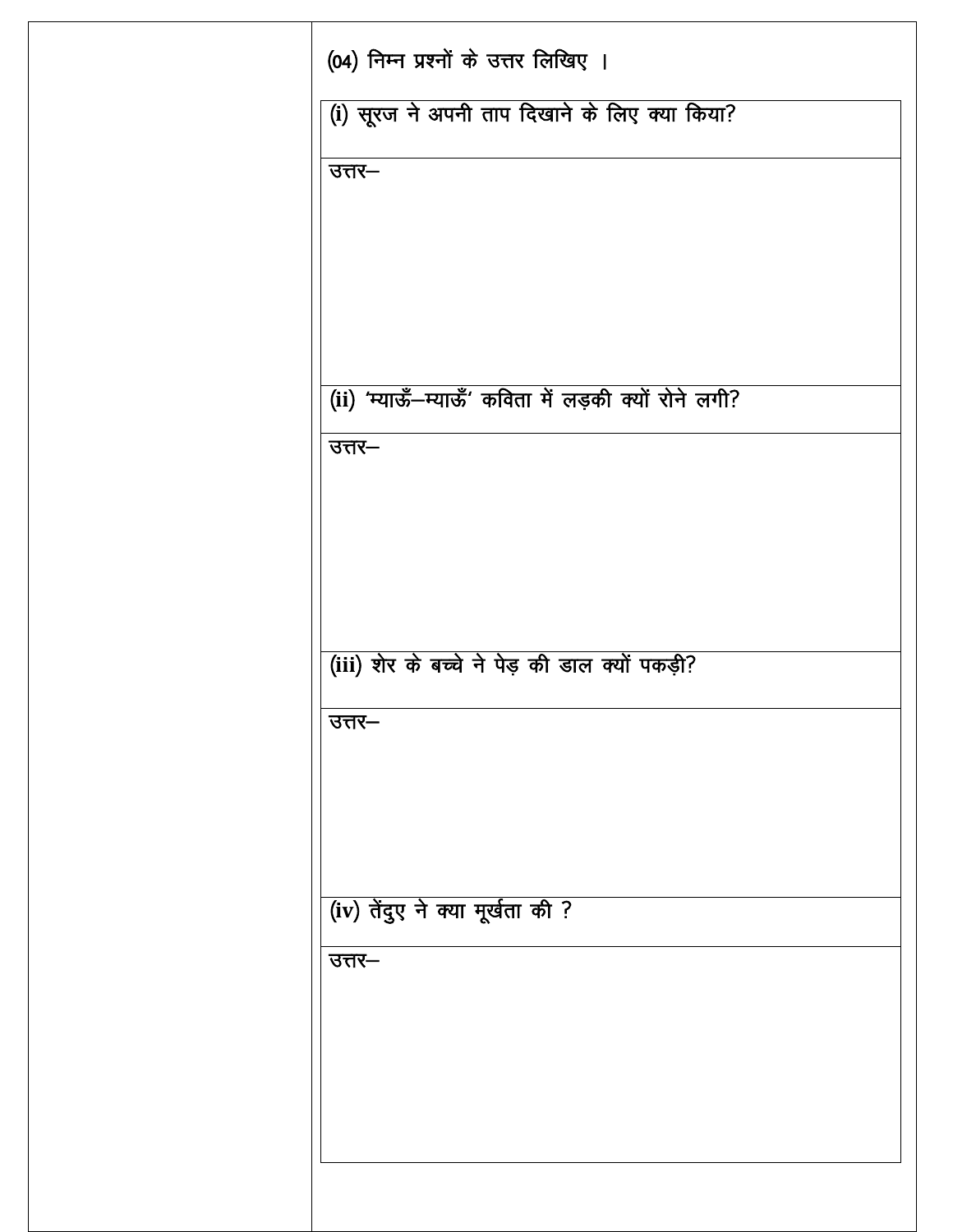| (05) 'ऊँट चला' कविता लिखिए।        |
|------------------------------------|
|                                    |
|                                    |
|                                    |
|                                    |
|                                    |
|                                    |
|                                    |
|                                    |
|                                    |
|                                    |
|                                    |
|                                    |
| (06) सूरज का चित्र बनाकर रंग भरिए। |
|                                    |
|                                    |
|                                    |
|                                    |
|                                    |
|                                    |
|                                    |
|                                    |
|                                    |
|                                    |
|                                    |
|                                    |
|                                    |
|                                    |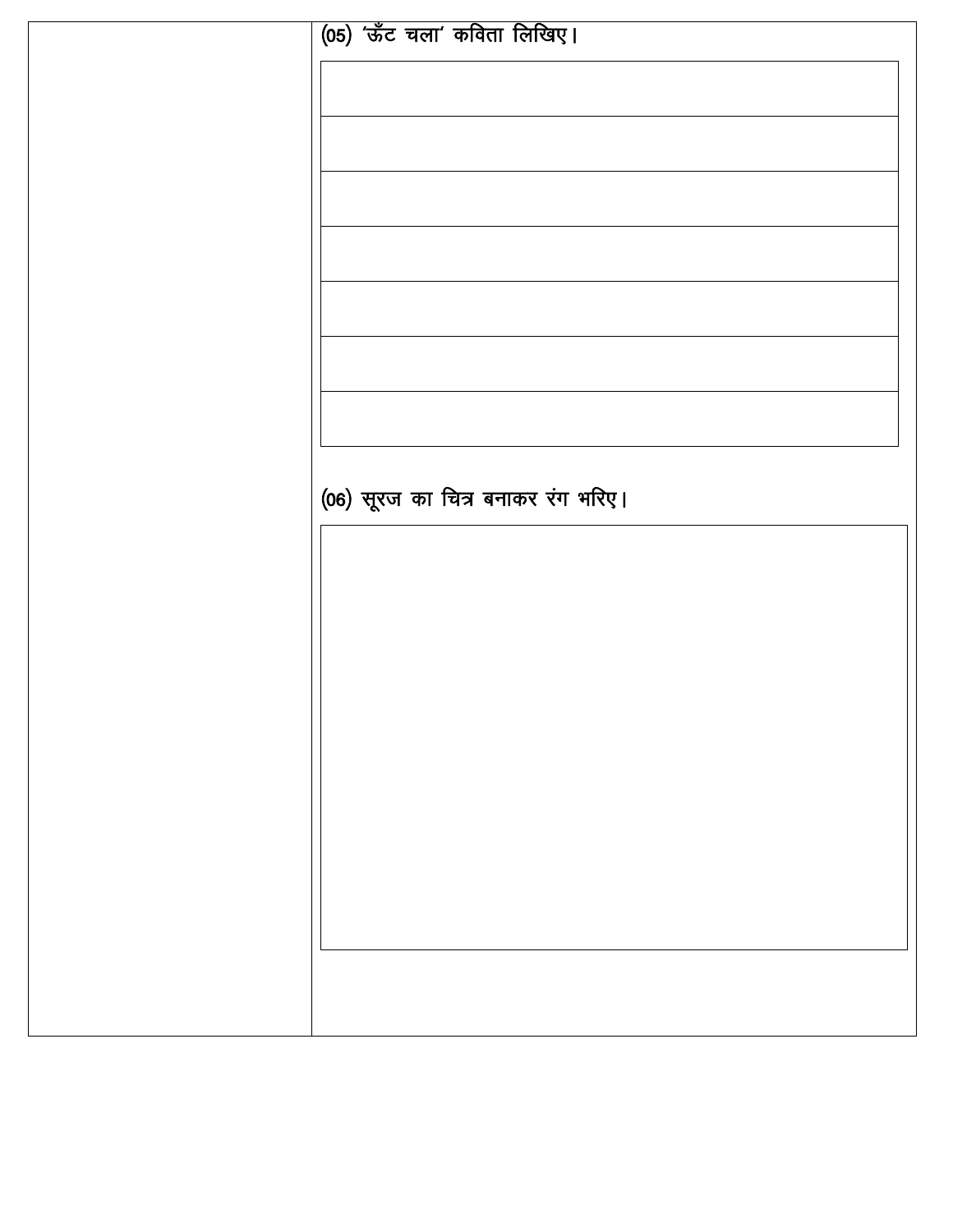|       | Q.1) Fill in the blanks:-<br>• Human body is like a big _____________. |
|-------|------------------------------------------------------------------------|
|       | • Different parts of our body perform ___                              |
|       | functions.                                                             |
|       | • Human body works with the of its                                     |
| ❖ EVS | different parts.                                                       |
|       | • Our head consists of ____ eyes and ___ ears.                         |
|       | • Our head rests on the $\_\_\_\_\_\_\_\_\_\_\_\_\_\_\_\_\_\_\_$       |
|       | • We have many ____________in our mouth.                               |
|       | • We have _________hands.                                              |
|       | • We have ______fingers and a______ in each hand.                      |
|       | • We have ___________ legs.                                            |
|       | • The __________ controls our all body movements.                      |
|       | • The ____________ pumps blood to other parts of                       |
|       | our body.                                                              |
|       | $\bullet$ _________ helps us to breathe.                               |
|       | $\bullet$ ______ helps us to digest the food we eat.                   |
|       | give shape and support to our body.                                    |
|       | • ______ are present everywhere inside our body.                       |
|       | Q.2. Complete the boxes given below:-                                  |
|       | (i) It helps us to think.                                              |
|       |                                                                        |
|       | (ii) It pumps blood to all the parts of the<br>body.                   |
|       |                                                                        |
|       |                                                                        |
|       | Q.3. Complete the blanks correctly:-                                   |
|       |                                                                        |
|       | Q.4. Match the following:-                                             |
|       | (a) Chick<br>(i) Cow                                                   |
|       | (b) Calf<br>(ii) Tree                                                  |
|       | (c) Sapling<br>(iii) Hen                                               |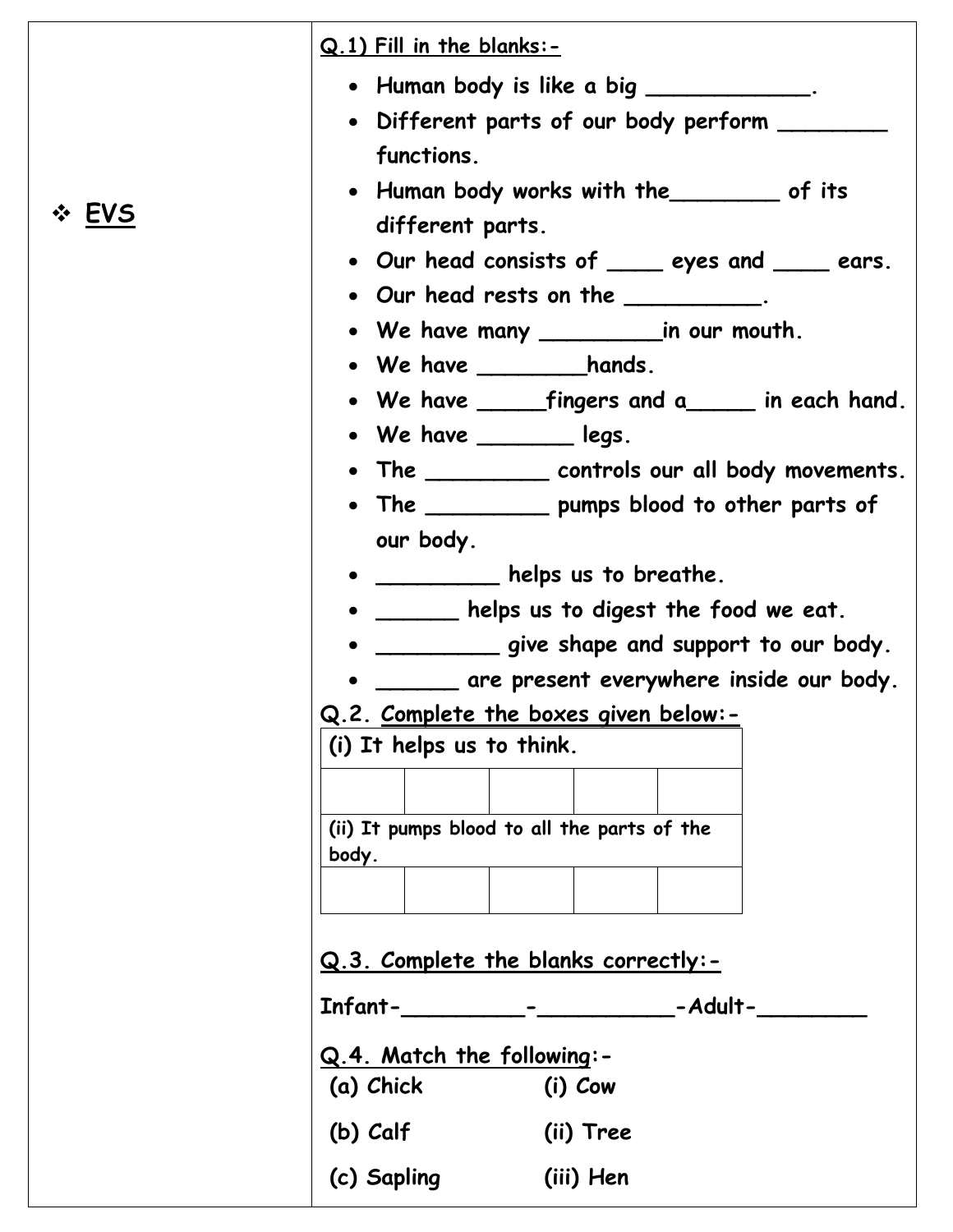| Q.5) Write the time at which you do the following activities:- |
|----------------------------------------------------------------|
|                                                                |
| (iii) Have breakfast_______(iv) Eat dinner______               |
| Q.6) Answer these questions:-                                  |
| • What is a family?<br>$Ans: -$                                |
|                                                                |
|                                                                |
| • Write the types of family with definition.<br>$Ans: -$       |
|                                                                |
|                                                                |
|                                                                |
|                                                                |
|                                                                |
|                                                                |
|                                                                |
| Write at least one line about each of these-                   |
| (a) Grandfather-                                               |
|                                                                |
| (b) Grandmother-                                               |
|                                                                |
| (c) Friend-                                                    |
|                                                                |
| (d) Sibling-                                                   |
|                                                                |
| (e) Uncle-                                                     |
|                                                                |
|                                                                |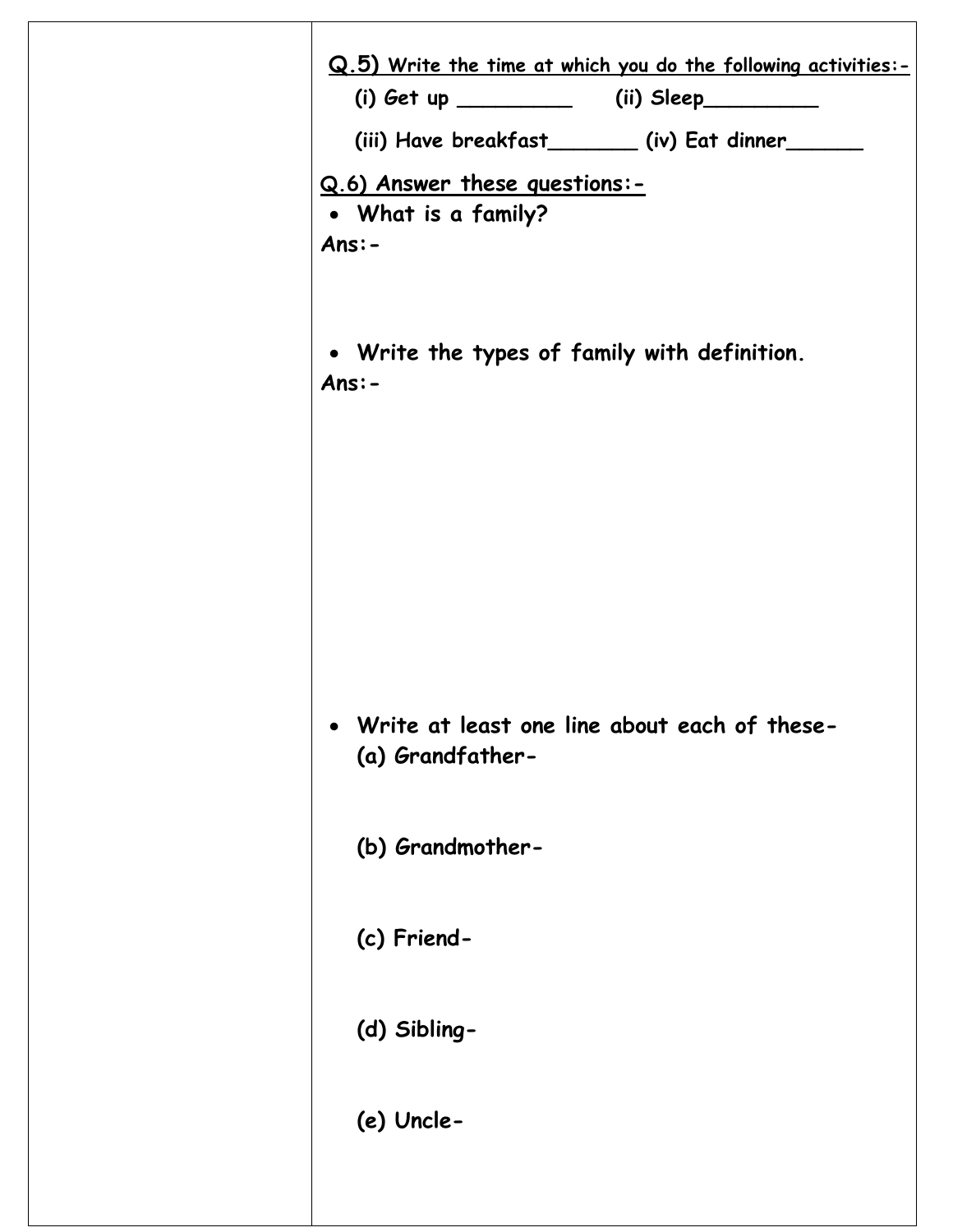| $(f)$ Aunt-                                                            |
|------------------------------------------------------------------------|
| (g) Cousins-                                                           |
| (h) Maternal grandparents-                                             |
| (i) Paternal grandparents-                                             |
| • What do you mean by a surname?<br>$Ans: -$                           |
| • Write the name of different parts of our body.<br>$Ans: -$           |
| • What are external parts of our body?<br>Ans:-                        |
| Write the definition-<br>$\bullet$<br>(a) Internal parts of our body - |
| (b) Sense organs-                                                      |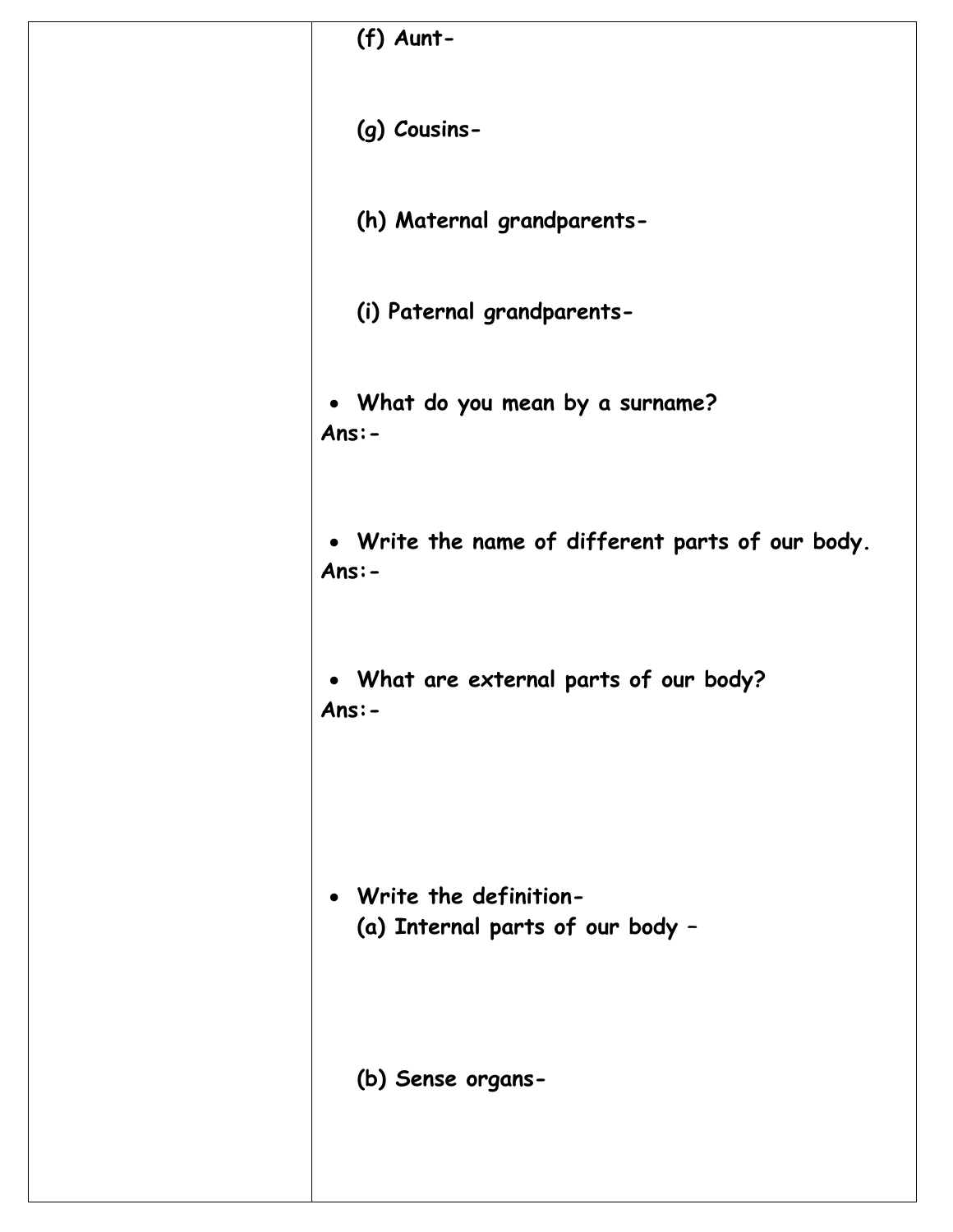| . How many sense organs do we have? Write their<br>names.<br>$Ans: -$ |
|-----------------------------------------------------------------------|
| • Write the functions of all sense organs.<br>$Ans: -$                |
| • What is growth?<br>$Ans: -$                                         |
| • Write the different stages of growth in humans.<br>$Ans: -$         |
|                                                                       |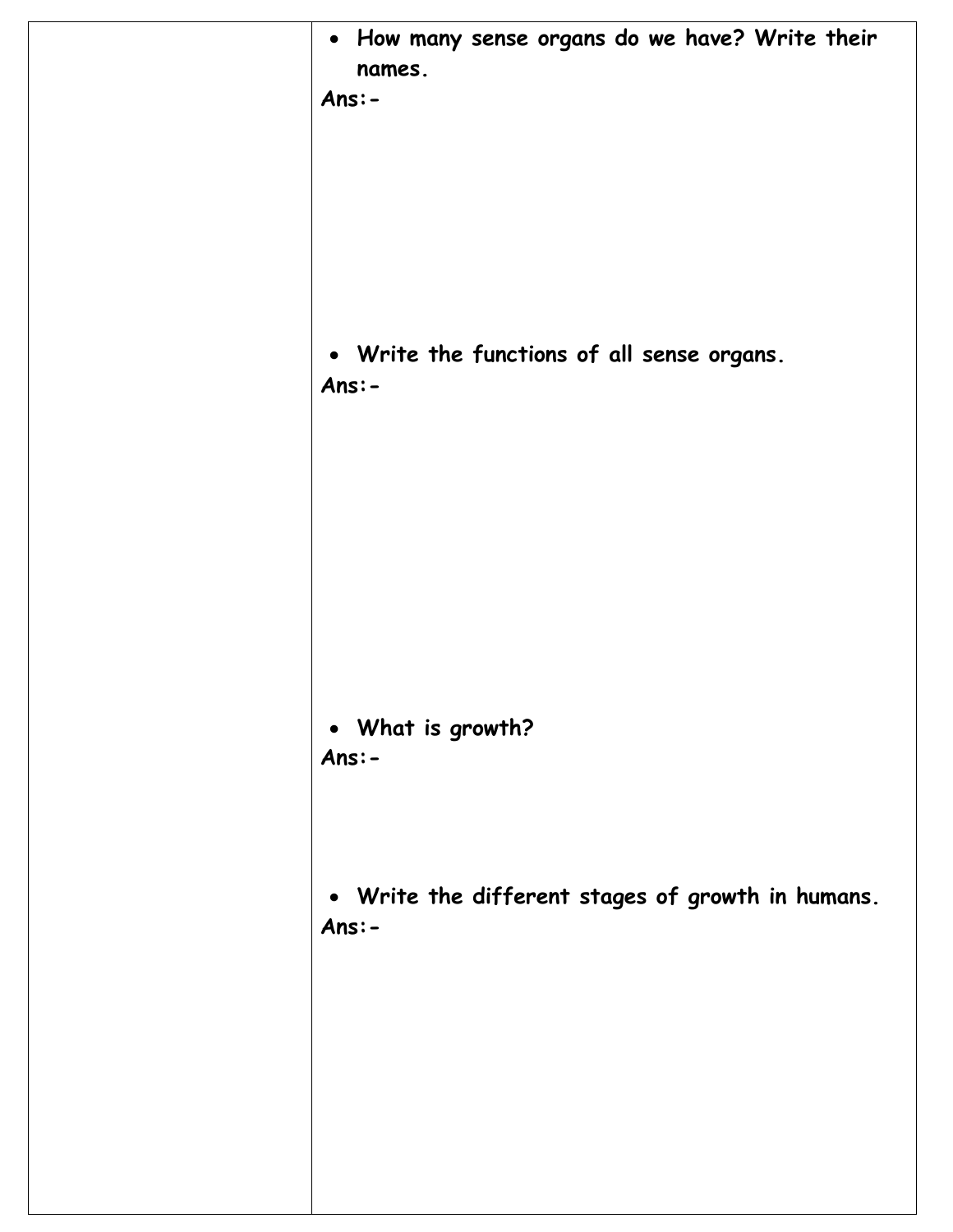| . Write at least ten practices related to healthy<br>habits.<br>$Ans: -$ |
|--------------------------------------------------------------------------|
|                                                                          |
|                                                                          |
|                                                                          |
| • How can germs harm us?<br>$Ans: -$                                     |
| • How can germs spread?<br>$Ans: -$                                      |
|                                                                          |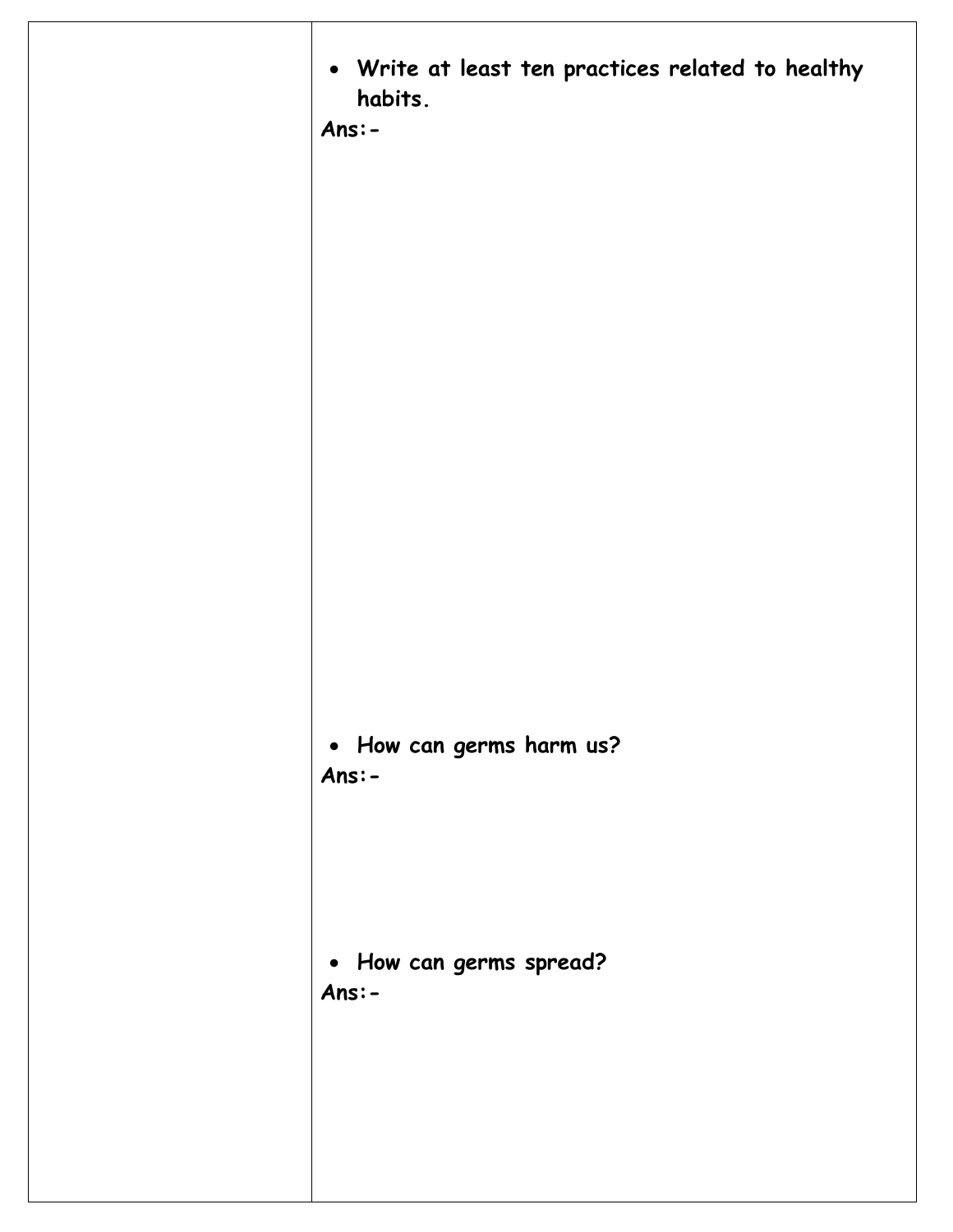| • How many hours of sleep are important for your<br>body?<br>$Ans: -$ |
|-----------------------------------------------------------------------|
|                                                                       |
| * PROJECT WORK( make these projects in your notebook)                 |
| $\circ$ Draw a picture of heart and write its functions.              |
| $\circ$ Draw a picture of lungs and write their functions.            |
| $\circ$ Draw a picture of brain and write its functions.              |
| $\circ$ Draw a picture of stomach and write its functions.            |
| $\circ$ Draw a picture of liver and write its functions.              |
|                                                                       |
|                                                                       |
|                                                                       |
|                                                                       |
|                                                                       |
|                                                                       |
|                                                                       |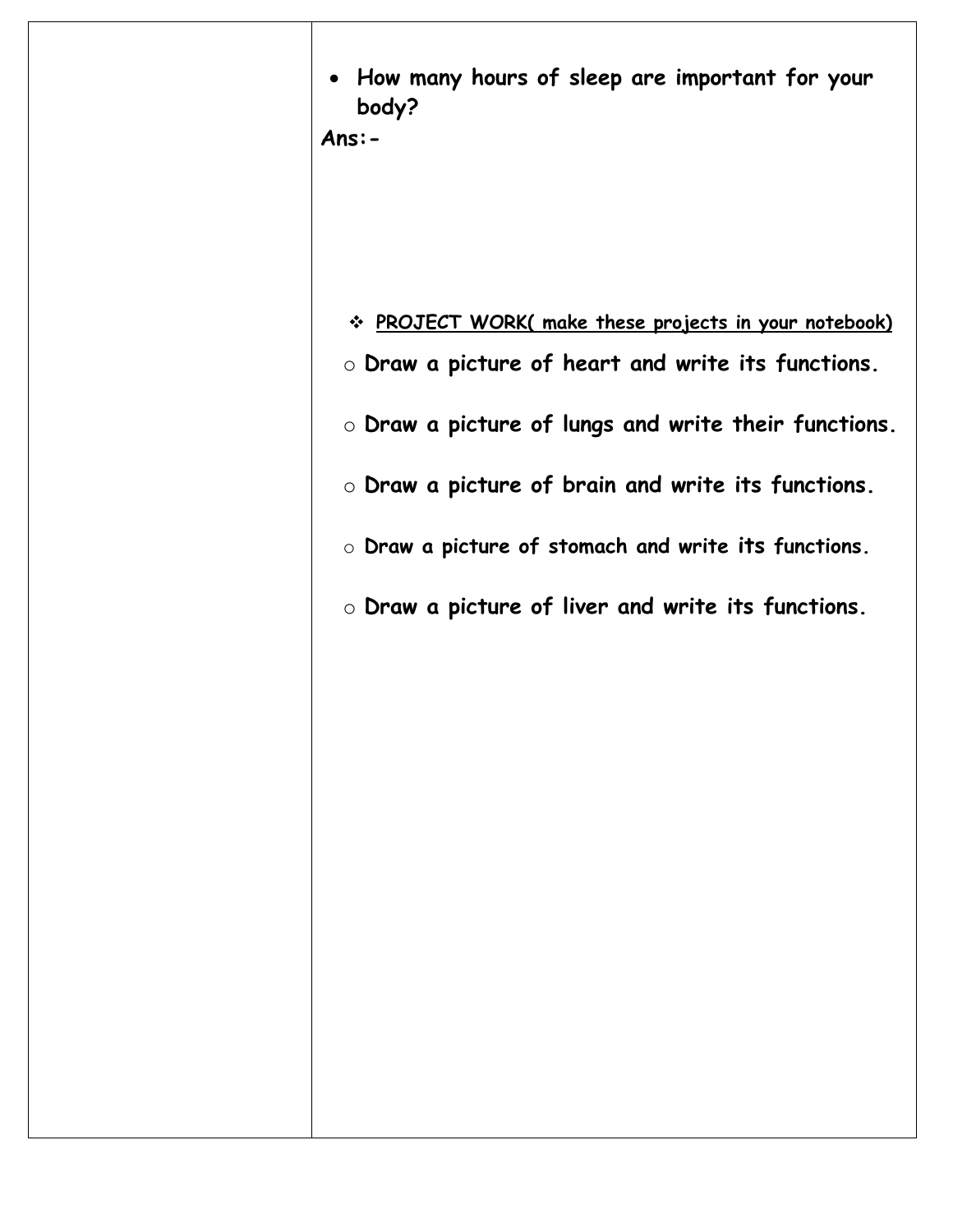|                               | 1. Write below: -                         |                                                   |
|-------------------------------|-------------------------------------------|---------------------------------------------------|
|                               | Things which roll                         | Things which slide                                |
|                               | 1.                                        | 1.                                                |
|                               | 2.                                        | 2.                                                |
|                               | 3 <sub>1</sub>                            | 3.                                                |
| <u>MATHS</u><br>$\frac{1}{2}$ | 4.                                        | 4.                                                |
|                               | 5.                                        | 5.                                                |
|                               |                                           |                                                   |
|                               | 2. Does a coin roll?                      |                                                   |
|                               | each line. Guess how many pairs of shoes? | 3. There are three lines with 3 pairs of shoes in |
|                               | 4.                                        |                                                   |
|                               | Ring the correct answer:                  |                                                   |
|                               | * Number of teeth in your mouth           | More than 40                                      |
|                               |                                           | Less than 40                                      |
|                               |                                           |                                                   |
|                               | Number of seeds in an orange              | More than 50                                      |
|                               |                                           | Less than 50                                      |
|                               | Number of matchsticks                     | More than 30                                      |
|                               | in a matchbox                             | Less than 30                                      |
|                               |                                           | 5. Write the page numbers in the correct order:-  |
|                               | 47                                        | 50                                                |
|                               | 6. Colour the one which is lighter:-      |                                                   |
|                               | (a)                                       |                                                   |
|                               | <b>Tennis Ball</b>                        | Football                                          |
|                               | (b)                                       |                                                   |
|                               | School bag                                | Geometry box                                      |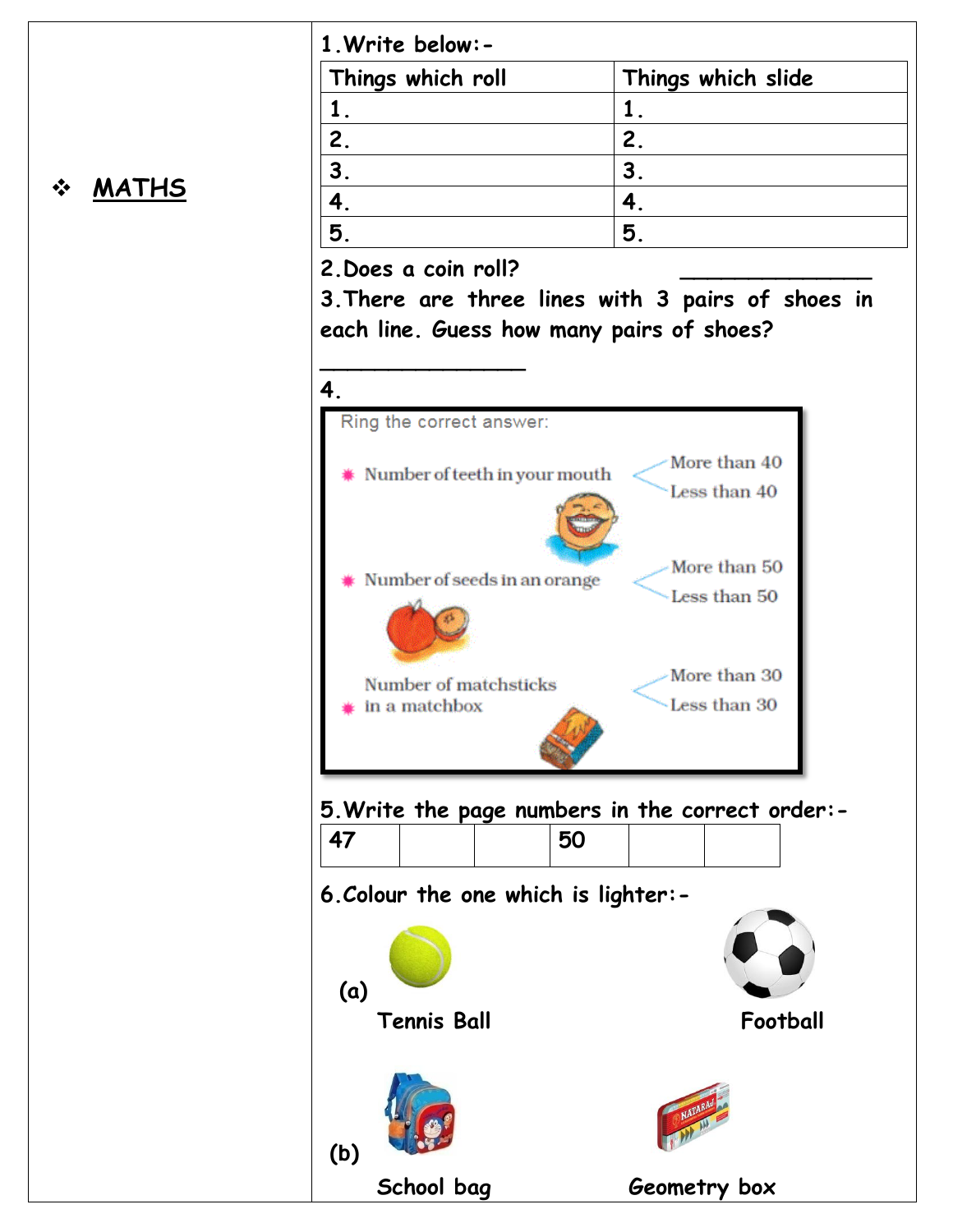| 7. Match the animal with the thing it can carry:-  |                  |                        |
|----------------------------------------------------|------------------|------------------------|
|                                                    |                  |                        |
| <b>JUGAR</b>                                       |                  |                        |
| 8. Write the table of 5, 6 and 7.                  |                  |                        |
| $5 \times 1 = 5$                                   | $6 \times 1 = 6$ | $7 \times 1 = 7$       |
|                                                    |                  |                        |
|                                                    |                  |                        |
|                                                    |                  |                        |
|                                                    |                  |                        |
|                                                    |                  |                        |
|                                                    |                  |                        |
|                                                    |                  |                        |
|                                                    |                  |                        |
|                                                    |                  |                        |
|                                                    |                  |                        |
|                                                    |                  |                        |
|                                                    |                  |                        |
|                                                    |                  |                        |
|                                                    |                  |                        |
| 9. Change the following from cardinal numbers into |                  |                        |
| ordinal numbers:-                                  |                  |                        |
| <b>Cardinal numbers</b>                            |                  | <b>Ordinal numbers</b> |
| (i) One                                            | $-$ First- $1st$ |                        |
| (ii) Two                                           |                  |                        |
| (iii)                                              |                  |                        |
| (iv)                                               |                  |                        |
| (v)                                                |                  |                        |
| (vi)                                               |                  |                        |
| (vii)                                              |                  |                        |
| (viii)                                             |                  |                        |
|                                                    |                  |                        |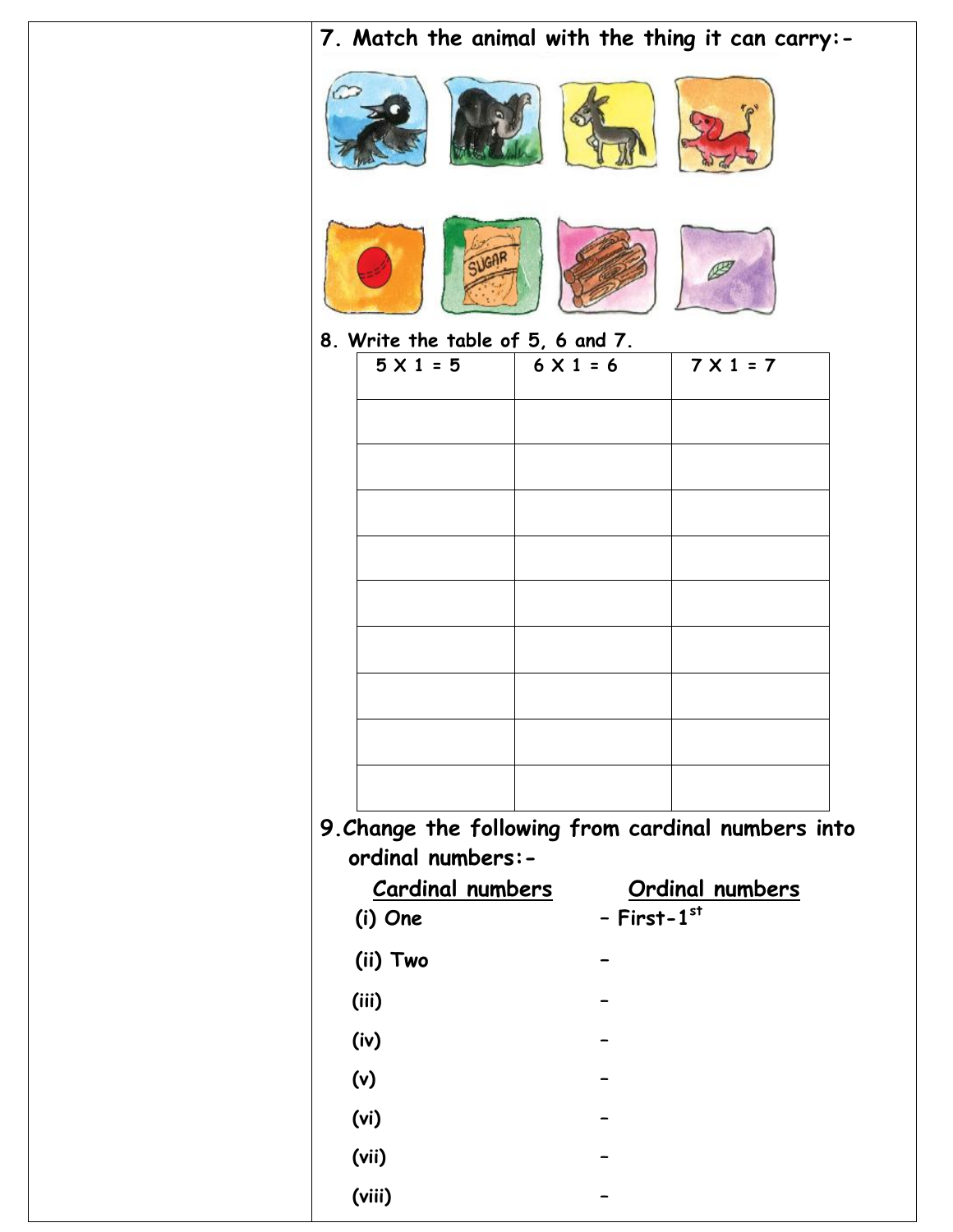|                                                        | (ix)                              |                                                                                                       |                             |                                  |  |  |
|--------------------------------------------------------|-----------------------------------|-------------------------------------------------------------------------------------------------------|-----------------------------|----------------------------------|--|--|
| (x)                                                    |                                   |                                                                                                       |                             |                                  |  |  |
| (x <sub>i</sub> )                                      |                                   |                                                                                                       |                             |                                  |  |  |
| (xii)                                                  |                                   |                                                                                                       |                             |                                  |  |  |
|                                                        | (xiii)                            |                                                                                                       |                             |                                  |  |  |
|                                                        | (xiv)                             |                                                                                                       |                             |                                  |  |  |
|                                                        | (xv)                              |                                                                                                       |                             |                                  |  |  |
|                                                        | (xvi)                             |                                                                                                       |                             |                                  |  |  |
|                                                        | (xvii)                            |                                                                                                       |                             |                                  |  |  |
|                                                        | (xviii)                           |                                                                                                       |                             |                                  |  |  |
|                                                        | (xix)                             |                                                                                                       |                             |                                  |  |  |
|                                                        | (xx)                              |                                                                                                       |                             |                                  |  |  |
| 10. Write below the things which both roll and slide:- | 11. Activity:-<br>o <b>Make a</b> |                                                                                                       |                             | tiny tree by following the steps |  |  |
|                                                        |                                   | mentioned in page number-6 in your text book.<br>12. Look at the pattern and fill up the boxes below: |                             |                                  |  |  |
|                                                        |                                   |                                                                                                       |                             |                                  |  |  |
|                                                        | $\mathbf{O}$                      |                                                                                                       |                             |                                  |  |  |
|                                                        | T T                               | $\overline{O}_{\overline{Q}}$                                                                         | $P_{OQ}$                    | $\bullet$                        |  |  |
|                                                        |                                   |                                                                                                       | ↑↑                          |                                  |  |  |
|                                                        |                                   | 0 <sup>0</sup><br><b>10B</b>                                                                          | $\Delta$<br>15 <sub>C</sub> | 0 <sub>0</sub><br><b>20D</b>     |  |  |
|                                                        | <b>5A</b><br>6                    | 9                                                                                                     | 12                          | 15                               |  |  |
|                                                        | 50                                | 45                                                                                                    | 40                          | 35                               |  |  |
|                                                        | 3P                                | <b>6Q</b>                                                                                             | <b>9R</b>                   | <b>125</b>                       |  |  |
|                                                        | 40                                | 38                                                                                                    | 36                          | 34                               |  |  |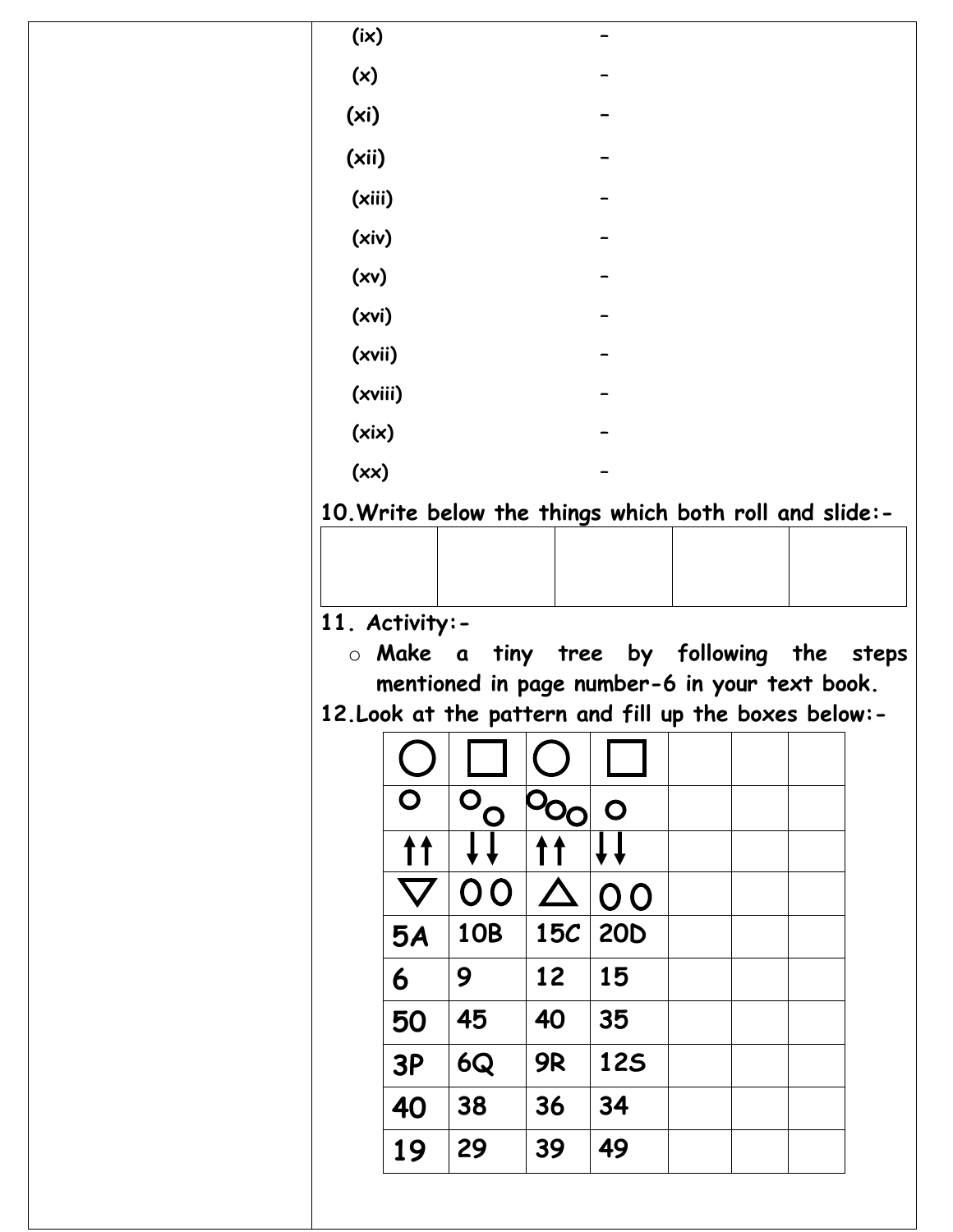| 13. Solve these word problems:-                                                                                                        |
|----------------------------------------------------------------------------------------------------------------------------------------|
| • Anshu has 19 pairs of shoes. How many shoes does he<br>have?<br>Solution:-                                                           |
| • There are 16 groups of earrings. Find the total<br>number of earring if each group has 10 earrings.<br>Solution:-                    |
| • There are three groups of four glasses. Two glasses<br>have been stolen. How many glasses are left now?<br>Solution:-                |
| • Manish uses 10 sticks to make 1 bundle. How many<br>sticks are required to make 18 such bundles?<br>Solution:-                       |
| • Neha uses 20 flowers to make 1 garland. How many<br>flowers are required to make 9 such garlands?<br>Solution:-                      |
| • Mala has 9 packets of 10 pencils and 6 pencils are<br>outside of the packets. Find out the total number of<br>pencils.<br>Solution:- |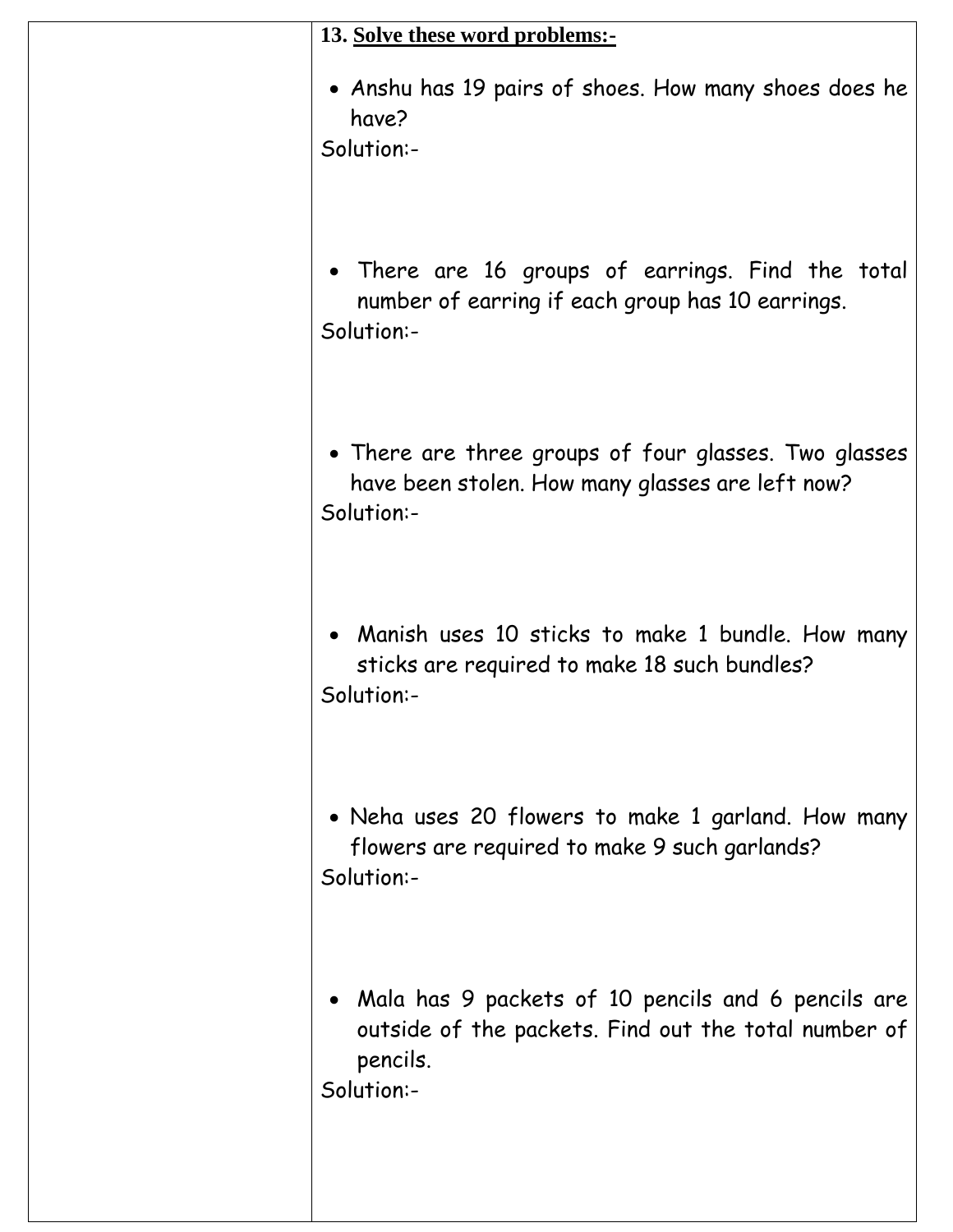| • There are five baskets of 10 chickens and four<br>chickens are outside of the baskets. Find the total<br>number of chickens.<br>Solution:- |
|----------------------------------------------------------------------------------------------------------------------------------------------|
| Seema has collected 80 bindis. How many more bindis<br>$\bullet$<br>are required to complete a century?<br>Solution:-                        |
| • Sonu has 36 pairs of shoes and Monu has 42 shoes.<br>Who has more shoes and by how much?<br>Solution:-                                     |
| • Gonu has 30 pairs of shoes. If he gives 20 shoes out<br>of them. How many shoes will be left?<br>Solution:-                                |
|                                                                                                                                              |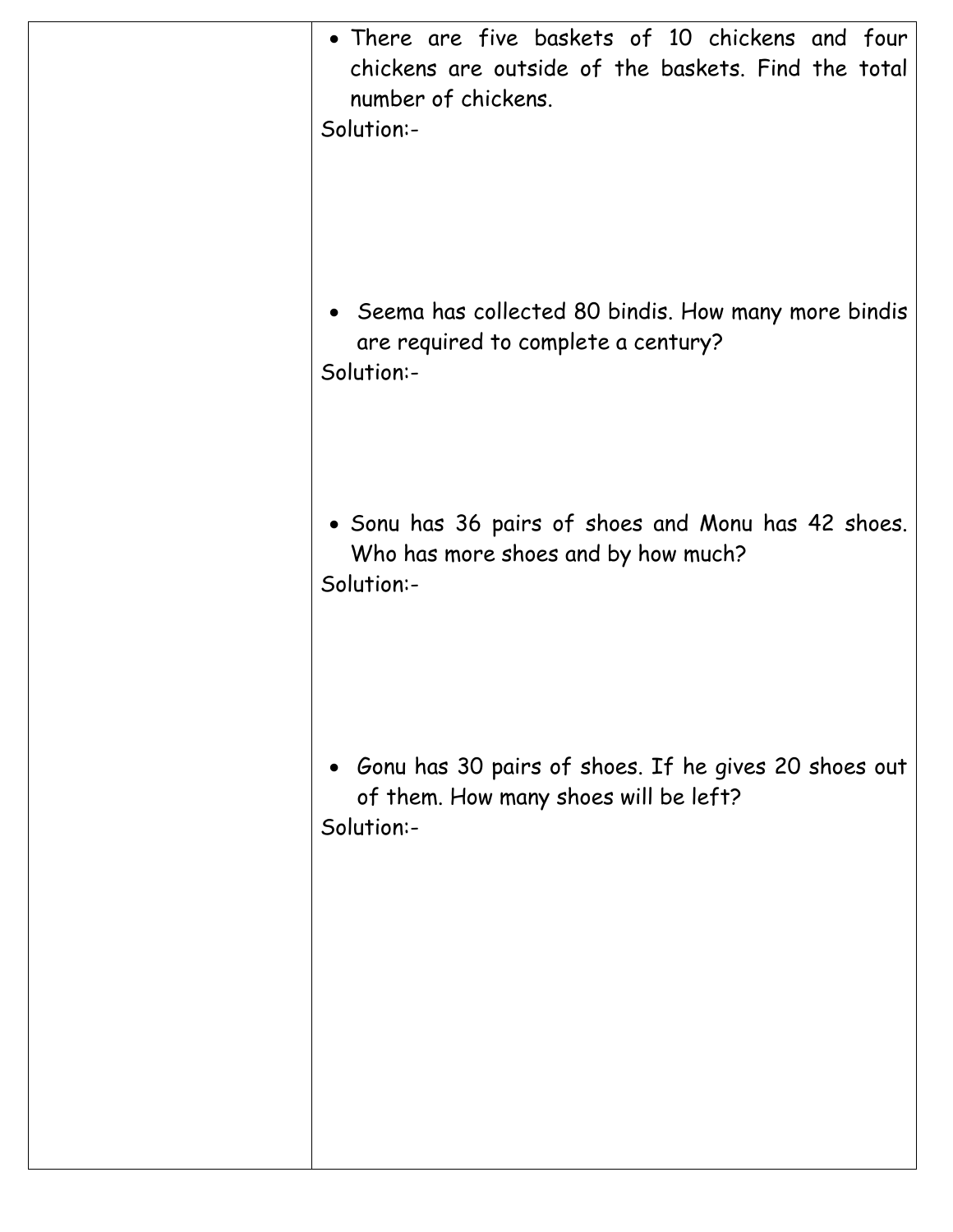|           | Q.1. Write and learn the poem 'The Paddling Pool'<br>and 'Bells'. |         |
|-----------|-------------------------------------------------------------------|---------|
|           | 'The Paddling Pool'                                               | 'Bells' |
| * ENGLISH |                                                                   |         |
|           |                                                                   |         |
|           |                                                                   |         |
|           | Q.2. How many small words can you make out of one                 |         |
|           | big word?<br>(a) Adventure-                                       |         |
|           | (b) Wonderful-                                                    |         |
|           | (c) Playground-                                                   |         |
|           | (d) Surprised-                                                    |         |
|           | (e) Whenever-                                                     |         |
|           | (f) Sharpener-                                                    |         |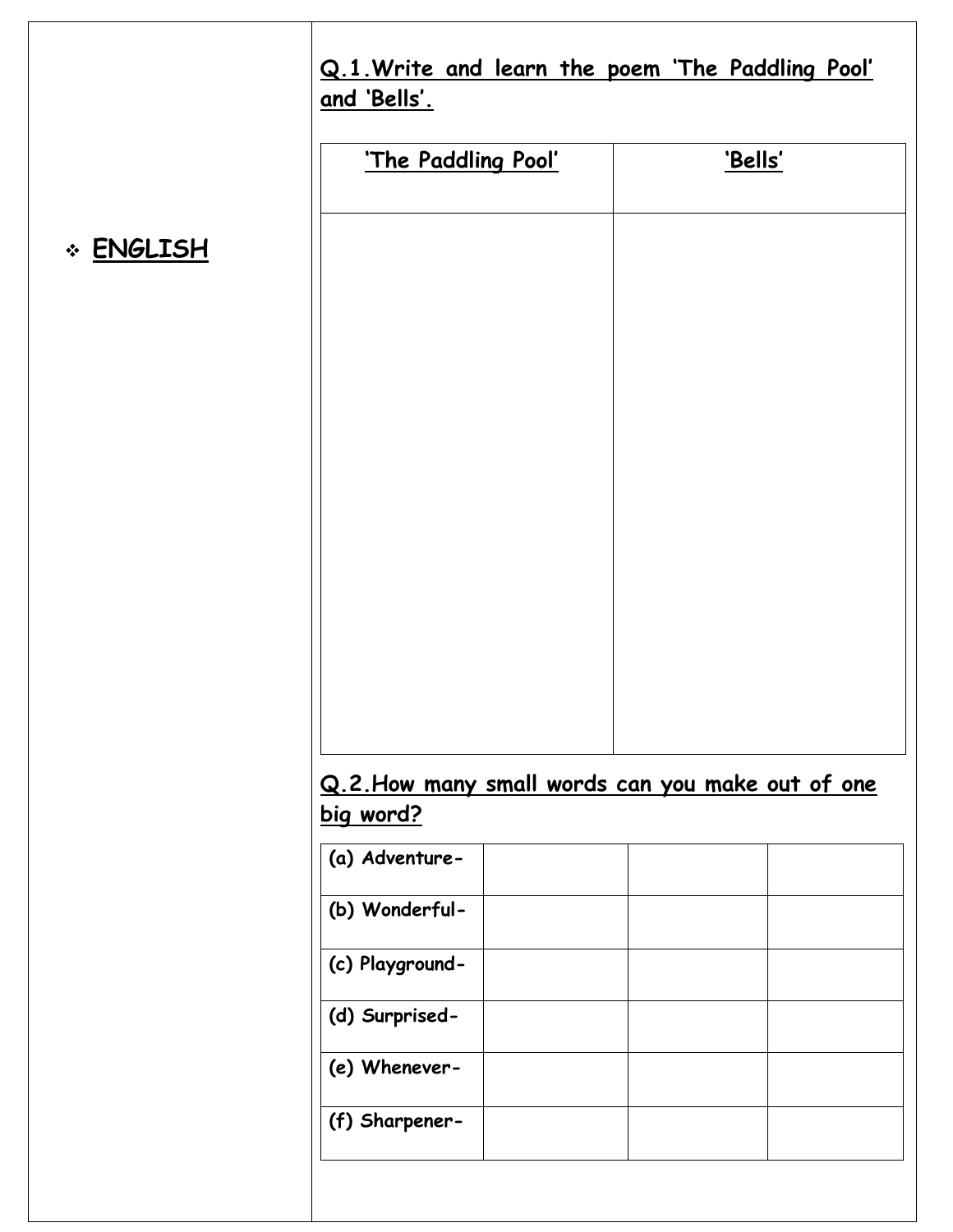| 3. Write the name of your first school. Draw its      |
|-------------------------------------------------------|
|                                                       |
| picture and write two sentences about it.             |
|                                                       |
|                                                       |
|                                                       |
|                                                       |
|                                                       |
|                                                       |
|                                                       |
|                                                       |
|                                                       |
|                                                       |
|                                                       |
|                                                       |
|                                                       |
|                                                       |
|                                                       |
|                                                       |
|                                                       |
| 4. Who is your favourite teacher? Write in two        |
| sentences about him/her.                              |
|                                                       |
|                                                       |
|                                                       |
|                                                       |
|                                                       |
|                                                       |
|                                                       |
|                                                       |
|                                                       |
|                                                       |
|                                                       |
|                                                       |
| 5. What do you enjoy doing most in the school? Please |
| explain.                                              |
|                                                       |
|                                                       |
|                                                       |
|                                                       |
|                                                       |
|                                                       |
|                                                       |
|                                                       |
|                                                       |
|                                                       |
|                                                       |